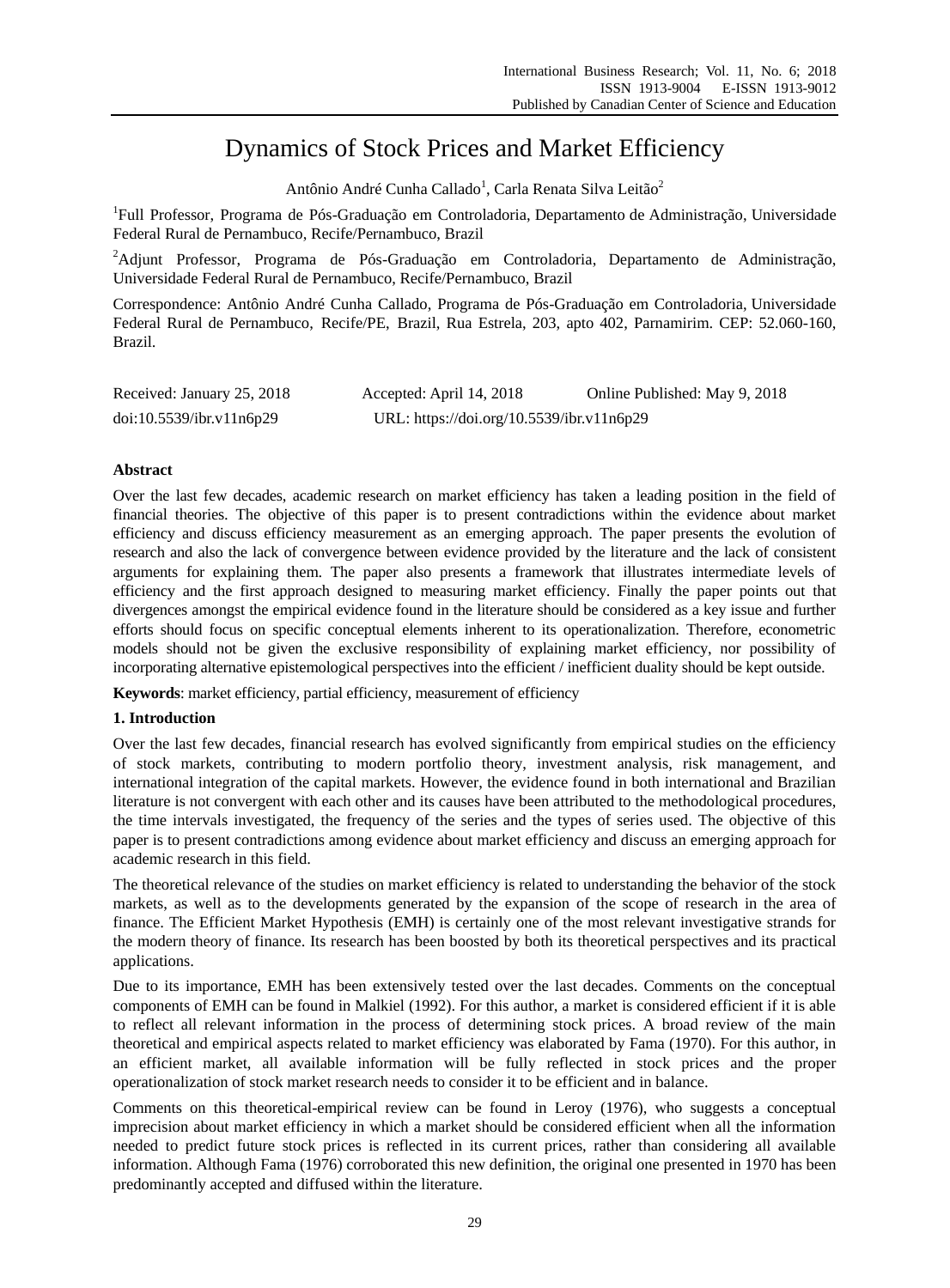#### **2. Market Efficiency**

In the vast literature regarding market efficiency, early contributions to empirical studies on stock price behavior are attributed to Bachelier (1900), Cowles (1933), Working (1934), Williams (1938), Kendall (1953), Roberts (1959), Working (1960), Granger and Morgenstern (1963) and Samuelson (1965) (CAMPBELL; LO; MACKINLAY, 1997).

The EMH was mathematically formalized in the 1960s, through a model designed to represent the process by which time series of stocks prices would not present predictable patterns of behavior that could be successfully forecast considering only their past values. The contribution made by Samuelson (1965) is an important breakthrough for the theoretical notion about informational efficiency. This contribution was based on the understanding of efficiency stemming from the assertion that stock prices behave in a random manner. Comments that support this perspective can also be found in Ceretta (2001).

From this theoretical notion of efficiency, one can expect that successive changes in the prices of shares traded in an efficient stock market should behave independently from one another, and no investor could use such information (which is publicly available) to earn extraordinary future gains. Campbell, Lo and MacKinlay (1997) argue that changes in prices must be unpredictable but, in addition, prices must fully incorporate the expectations as well as the information available.

Given the assumption that any given stock market is considered efficient and in equilibrium, the expected financial returns (for a certain instant of time) arising from changes in stock prices should reflect all available relevant information up to that date. In a conceptually efficient stock market, no evidence should be found about serial relations between present and past returns, considering it would stand against unpredictability and independence and statistically significant autocorrelations could be characterized.

A detailed presentation of this conceptual expectation can be found in Cuthbertson and Nitzche (2004). If time series of stock returns have evidence of autocorrelation, EMH has been violated, since the error obtained may exert a predictive effect in relation to future returns. Fama (1991) goes even further on these matters, pointing out that market efficiency assumes that returns are unpredictable from past returns or any other past variables. If stock prices can be predictable (absolute or partially) through the use of available information, then EMH cannot be sustained because of the unequivocal inefficiency evidence found.

#### **3. Conceptual Dimensions on Market Efficiency**

A significant amount of the empirical research carried out to study EMH, as well as several theoretical constructs developed over the last three decades regarding the behavior of stock markets, has assumed that these markets can be efficient and therefore unexplored opportunities would be quickly disappearing. Market efficiency can be considered in different conceptual dimensions. Akhter and Misir (2005) and Simons and Laryea (2006) present the characteristics of the three conceptual dimensions associated with EMH as follows:

- Allocational efficiency;
- Operational efficiency;
- Informational efficiency.

The research carried out to focus on allocational efficiency seeks to analyze if the financial resources are allocated in projects that have more adjusted risk/return ratios. Operational efficiency research aims to analyze whether transactions are carried out quickly, correctly and with low acceptable cost. Research on information efficiency aims to analyze if the stock reflects all relevant available information into its prices. Informational efficiency has been the prevailing focus of research considered for empirical investigations on EMH.

Informational efficiency is characterized by Verma (2005) as the one that investigates the ability to predict future changes in stock prices based solely on information as related to the notion of efficiency. The analysis of this definition of informational market efficiency covers a judicious set of assumptions, as well as demands a sophisticated and robust methodological approach. Simons and Laryea (2006) present several considerations about the scope and diversity of topics contained in the financial literature from which it is argued that there is a tendency to choose informational efficiency when discussing market efficiency.

A contextualization of this conceptual perspective about international informational market efficiency can be found in Malliaris and Urrutia (2003). International market efficiency is presented as the one in which globally traded stock prices reflect all available information about world economic activity.

Commenting on the premises of stock price behavior in the context of an efficient stock market, Sharma (2006) points out that, among the general theoretical assumptions made, all traded shares in a given stock market should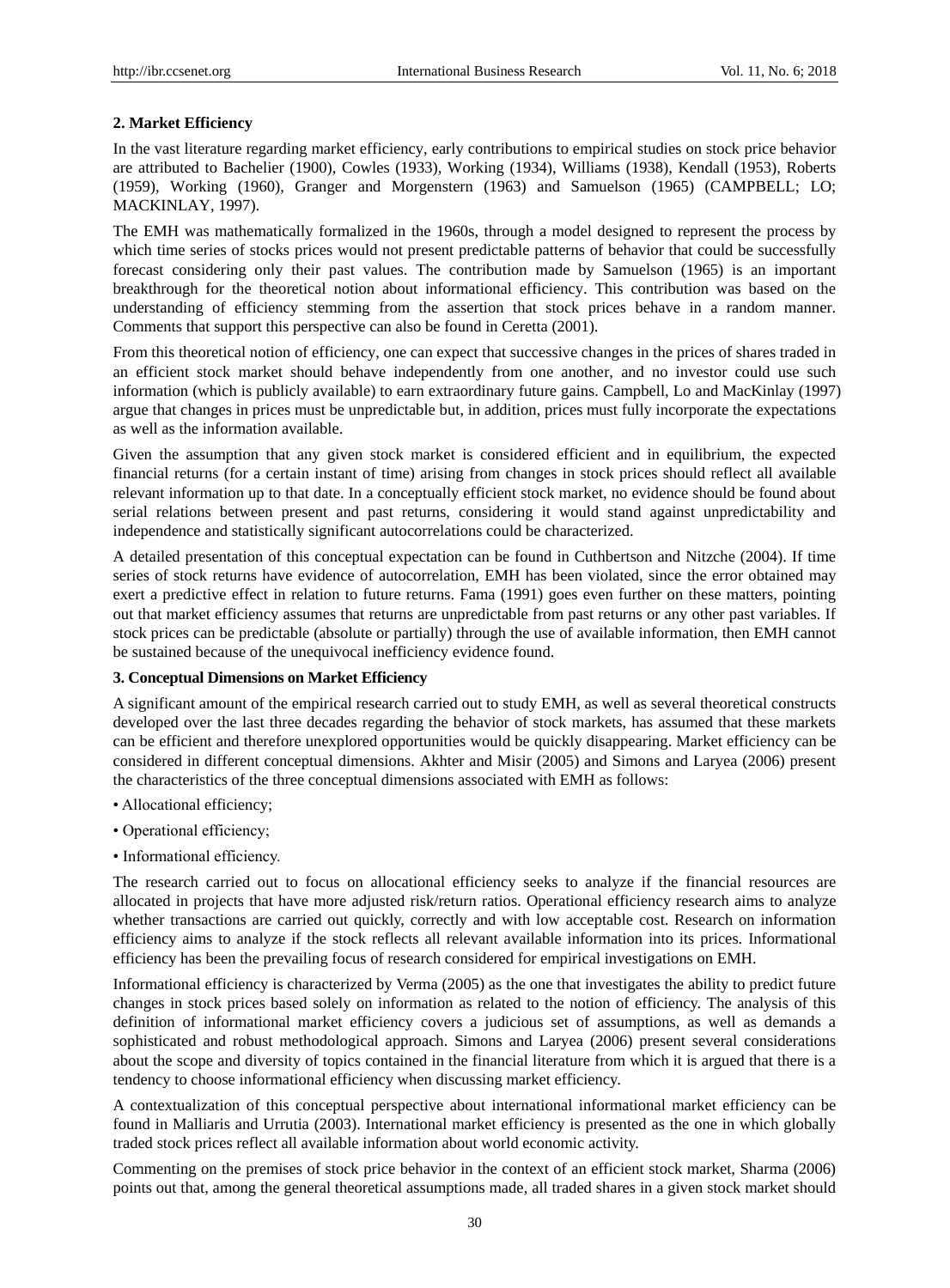be almost perfect surrogates. The acceptance that all the shares traded in a stock market seem to be almost perfect surrogates of one another suggests that such market should present the following characteristics:

- Large number of traded shares;
- Significant amount of trade operations;
- Large number of both individual and institutional investors;
- Significant amount of financial resources;
- Ensure symmetrical disclosure of information;
- Equilibrium.

If any given individual stock traded in a stock market is to behave in a manner which is consistent with the notion of efficiency and market equilibrium, it must be uninterruptedly considered for trading over a certain period of time. It is necessary to emphasize that the presence of these characteristics is not enough to assure the acceptance of the EMH, nor to eliminate the need to carry out empirical investigation designed to corroborate it or to refute it.

#### **4. Characteristics of Returns**

Within the various research operational possibilities, the observable returns in a stock market can refer to different types of assets, namely:

- Individual stock returns;
- Market index returns;
- Portfolio returns.

The literature presents two main alternative operational methodologies for the calculation of returns. The first one is responsible for calculating simple returns. The second one operationalizes the calculation of compound returns.

The simple return calculation is operationalized through a conventional formula designed to represent its rate of change, highlighted below:

$$
R_{t} = \frac{P_{t} - P_{t-1}}{P_{t-1}}
$$
 (1)

Where,

*R* – Return

*P* – Stock price

*t* – Index of time

The calculation of compound returns is operationalized through the representation of stock prices in logarithm. This approach can be accomplished through two different formulas, namely:

$$
R_t = \log P_t - \log P_{t-1} \tag{2}
$$

Or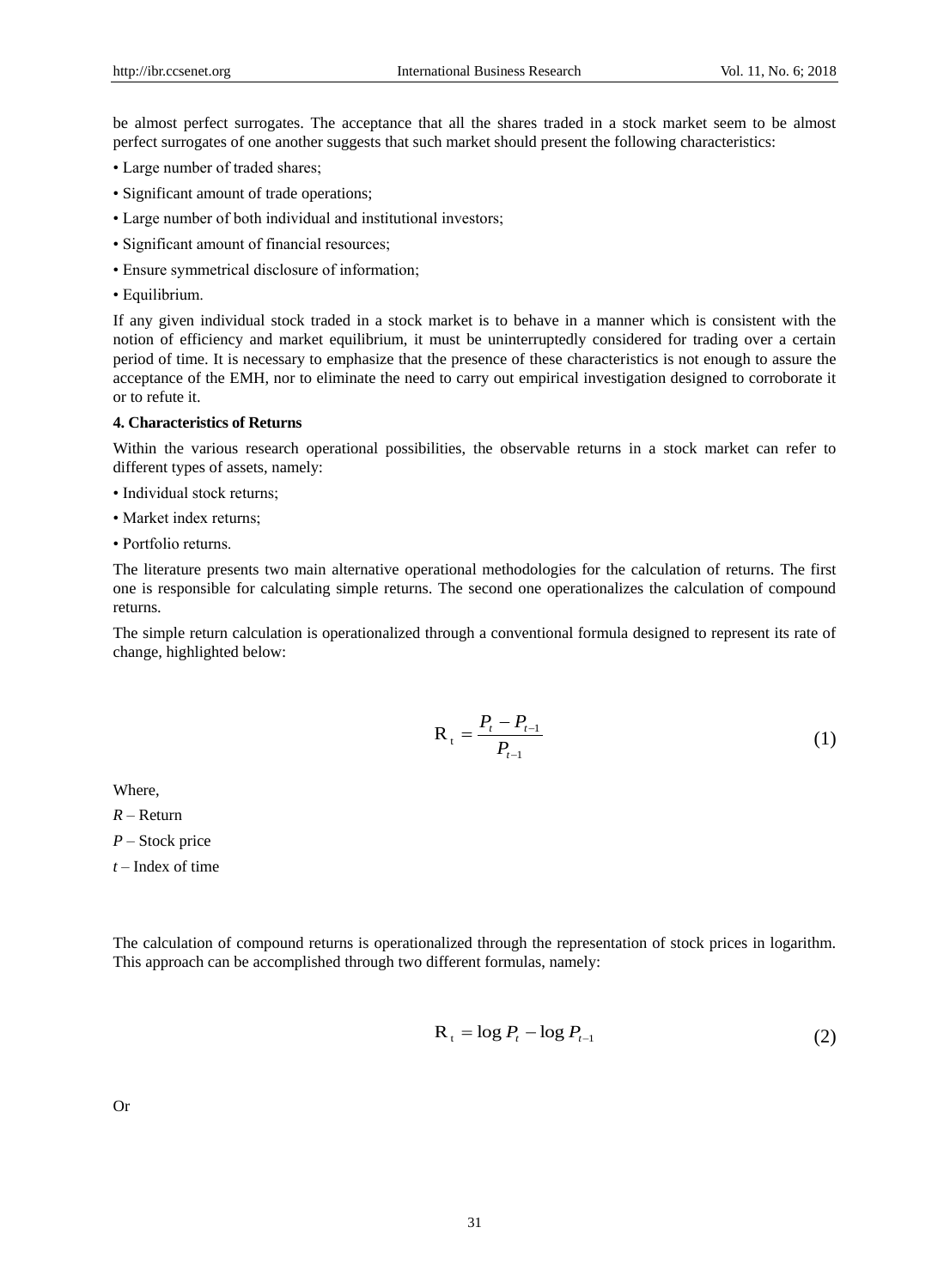$$
R_{t} = \log\left(\frac{P_{t}}{P_{t-1}}\right)
$$
 (3)

Where,

*R* – Return

*P* – Stock price

*t* – Index of time

In Costa Jr. and O'Hanlon (2000) and in Dritsaki (2005) are presented several arguments that support the adoption of returns calculated through the procedure expressed in logarithm as the most likely to be normally distributed. Sharma (2006) adds emphasizing that the use of this approach reduces the bias arising from changes in stock prices due to their increasing. From this expectation, it is assumed that the various parameters calculated have robustness.

=  $log(\frac{P}{P_{t-1}})$ <br>=  $log(\frac{P}{P_{t-1}})$ <br>arithm as the r and the various pa<br>on of returns or the bia<br>on of returns or the regarding sto<br>turns on mark portant concluse turns on mark<br>portant concluse turns on mark<br>about them. F<br> When adopting a specific methodology for the calculation of returns, it is necessary to consider some operational peculiarities inherent to the periodicity of the calculated returns or the type of financial asset investigated. In this sense, several alternative procedures for the calculation of individual stock returns and stock market indices can be pointed out in comparison to the calculation of the return regarding stock portfolios. Taylor (2005) points out that a daily return from individual stocks (similarly to daily returns on market indices), is rarely in the range of -10% to 10%, and therefore, it would be surprising if some important conclusion depended on the choice of the returns calculating method. Given the magnitude of daily returns, the results obtained tend to behave indifferently in relation to the calculation method used.

In the case of stock portfolios returns, specificities deriving from each of the alternative modalities can be found. Campbell, Lo and MacKinlay (1997) present arguments about them. For these authors, the simple return of a stock portfolio is obtained by summing the various simple returns inherent to each of the individual shares proportionally weighted, unlike the composite return of a stock portfolio that does not have this same mathematical property, since that the log of a sum is not equal to the sum of logarithms.

The acceptance of market efficiency implies that the series of returns follow a Random Walk trajectory, unlike the acceptance of the influence of exogenous factors on the process of future returns. The absence of unpredictability on a series of returns is presented by Robinson (2005) as a factor that contributes to the reduction of its amplitude and its liquidity, since investors unfamiliar with its operation will refuse to participate in operations in such markets. Another relevant problem is presented by Ojah and Karemera (1999). For these authors, the presence (or absence) of the properties of a Random Walk trajectory in the series of stock returns has important implications for trading strategies, as well as for pricing models.

The acceptance of EMH does not formally require that stock market prices be the same as the baseline values, but it does require that the discrepancies between these values are not biased. To the extent that these discrepancies are random, the traded shares may be undervalued or overvalued at any instant of time.

Another relevant construct for the understanding of the market informational efficiency is associated with future prices forecast errors. In Cuthbertson and Nitzche (2004), references are made about the prediction errors inherent characteristics (zero mean and not correlated with any information that was available at the instant of time in which the forecast was made), assuming the following representation:

$$
P_{t+1} = E_t P_t + \varepsilon_{t+1} \tag{4}
$$

Where,

*P* - Price

- *E*  Predictability factor
- ε Error
- *t* Index of time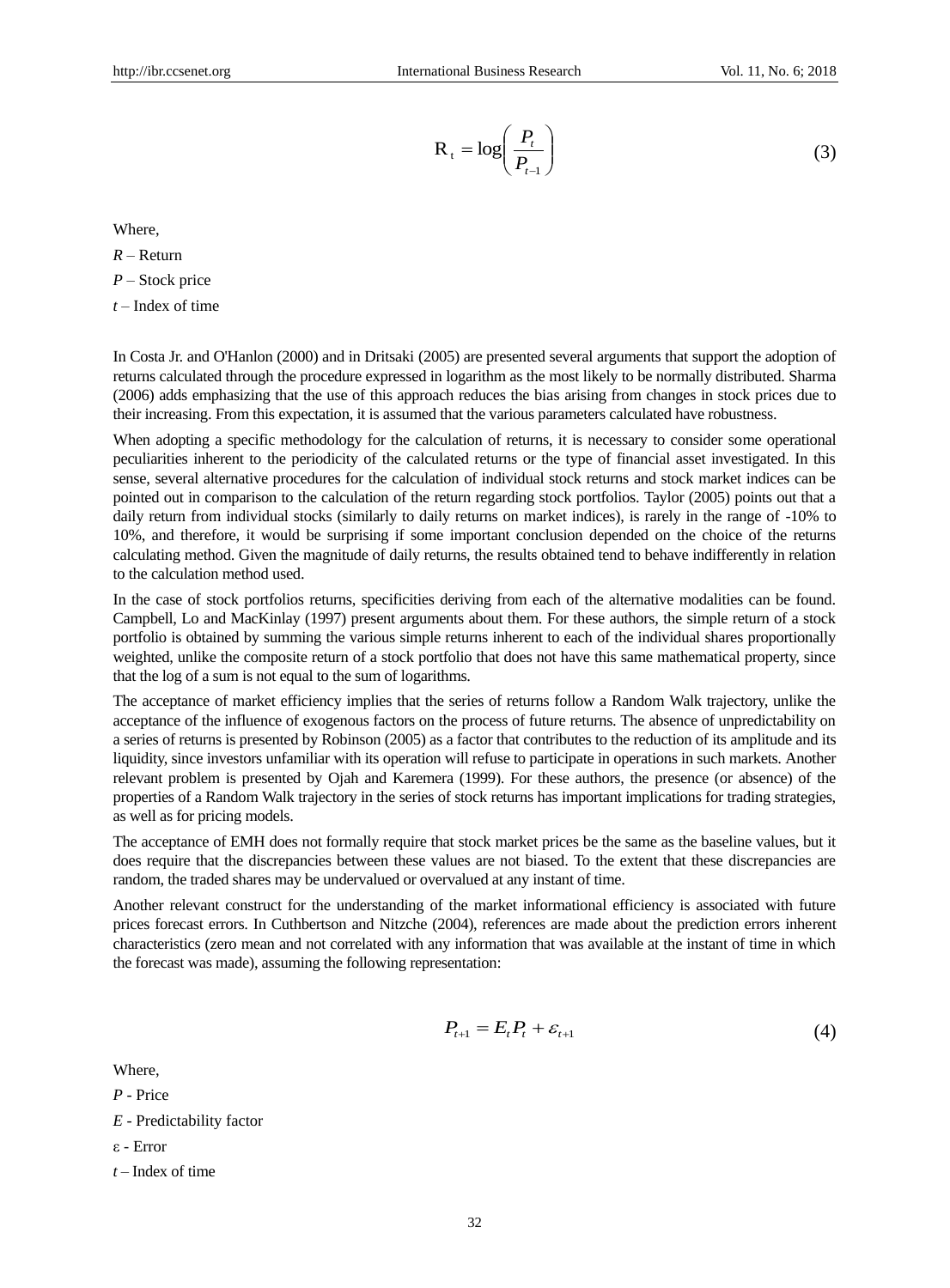Through this model, it can be observed that the future price is presented as a function of the predicted price at the previous time instant added to the error. Ferson, Heuson, and Su (2000) present a focused discussion on predictive capacity over future returns by comparing regressions that consider daily returns relative to regressions that consider returns over longer time intervals. According to these authors, the  $R<sup>2</sup>$  values obtained were larger, because the expected returns are more persistent than the returns themselves.

This distinction is important because it reveals the influence of particularities inherent to returns, especially considering the presence of long-term structural factors that will exert an influence on returns more consistently than only the daily variations in the negotiation process and that may be used to predict future returns.

Regarding the possibility of using past returns to predict future returns, Costa Jr., Leal and Lemgruber (2000) point out that the predictability of future returns may be due to three distinct factors and that each of these factors has its own characteristics and should be considered as dimensions, independent of each other, but all of them being capable of causing disruption of EMH:

- Rational changes in market expectations;
- Inefficiency;
- Anomaly.

Rational changes on market expectations can be generated from abrupt paradigmatic ruptures. Inefficiency is understood as the possibility of obtaining extraordinary gains based on available information. Anomalies can also make extraordinary gains. Anomaly is defined by Neves and Leal (2004) as being the statistically significant difference between the observed average return of an asset, associated to certain specific characteristics, and the expected return through a specific pricing model for this same asset.

It should be emphasized that the distinction between inefficiency and anomaly has been no easy task to be made. The distinction between anomaly and inefficiency is presented by Robinson (2005) as an issue open to discussion among academics and that the literature still lacks clearer definitions of market imperfection and market anomaly.

Several definitions of anomalies can be found in the literature, some of which contain different terminologies. For Cuthbertson and Nitzsche (2002), anomalies are rational investors' irrationalities or inability to equate fair value with the effective price. For both Bodie, Kane and Marcus (2000), and Neves and Leal (2004), anomalies are considered as evidence inconsistent with EMH, as risk factors can affect the return of assets and be used as a basis for the development of investment strategies that generate superior returns.

Inefficiency is associated with the possibility of identifying temporary opportunities of higher gains by some investors to the detriment of the others, while anomaly refers to the identification of some characteristic (or risk factor) that can be considered for the elaboration of investment strategies that does not disappear or even has regularity.

In essence, an anomaly should be considered as market inefficiency, as it violates the notion of randomness and unpredictability about future returns, but it contains elements unrelated to the assumptions of market rationality. On the other hand, inefficiency can not be conceptually considered as an anomaly because, although it is a violation of the notion of randomness and unpredictability about future returns, it tends to disappear, based on the rational decisions of market agents.

#### **5. Operationalizing Research Regarding Market Efficiency**

The process of operationalizing the analysis of market efficiency is done through several tests designed specifically to corroborate/refute EMH, considering the different levels of information efficiency, originally classified by Fama and French (1988) and further elaborated by Fama (1991).

The operationalization considers that stock markets can be efficient in different ways, depending on the speed at which the information is incorporated into the negotiated stock prices, being efficient in all weak, semistrong and strong forms. The different levels of efficiency proposed by this classification consider different operational attributes related to their respective capacity to maintain informational efficiency.

As the classification of market efficiency levels considers the full incorporation of information from different dimensions, it is reasonable to assume that the various efficiency tests developed over the last decades are classified through this same reference. Fama (1991) emphasizes that the tests designed to analyze the different levels of efficiency have different characteristics. The market efficiency tests are grouped as follows: Efficiency tests of the weak form (predictability tests); Tests of efficiency of the semistrong form (tests of events); Strong form efficiency tests (private information tests). In order to test EMH at any of the three efficiency levels, it is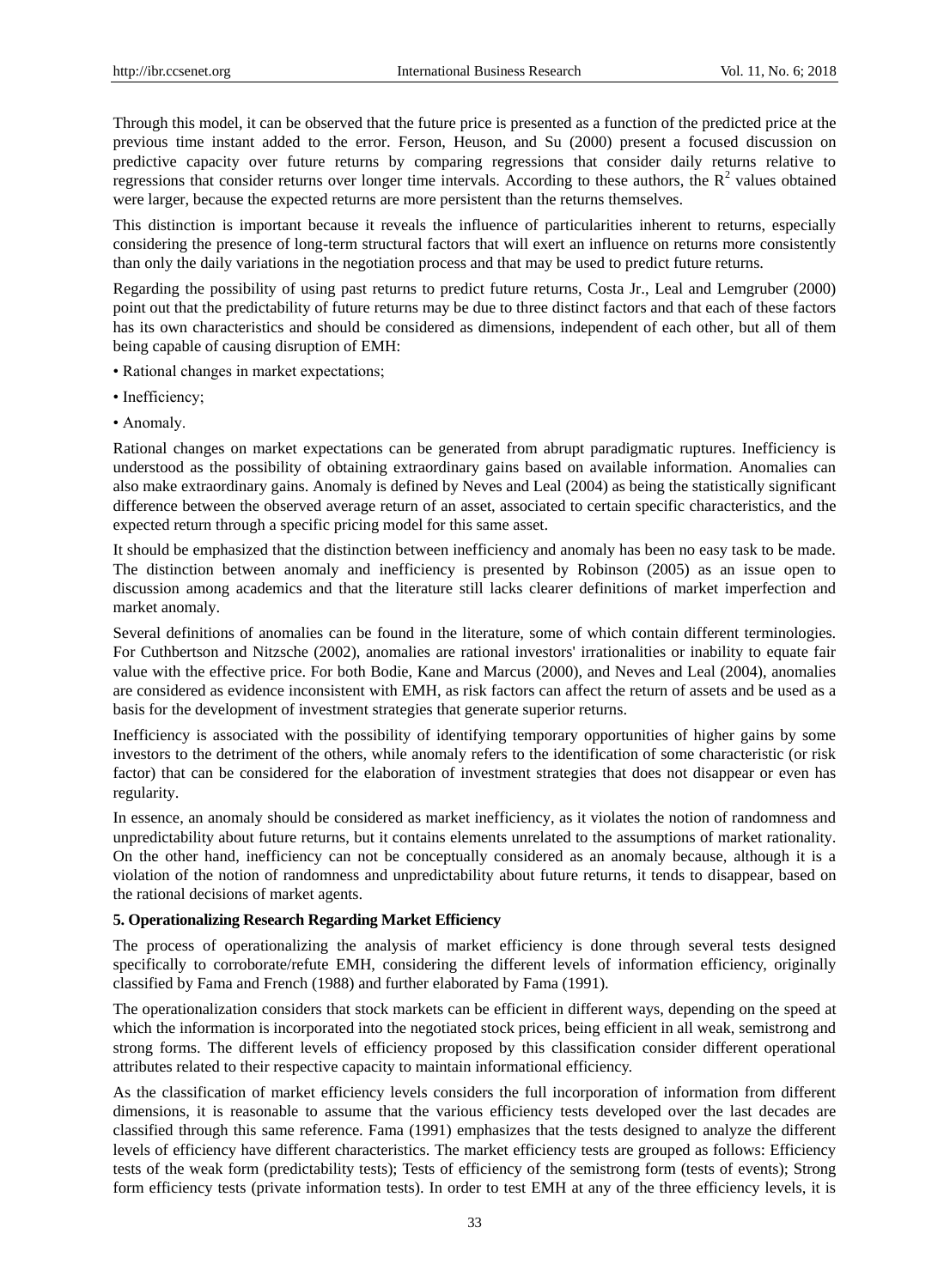necessary to consider the dynamics of the incorporation of new information by stock prices based on the specificities of each one of them.

The various tests presented in the literature are designed to evaluate specific circumstances that need to be adequately considered, under penalty of generating spurious and meaningless results. Comments on the lack of consensus on the accuracy of the various efficiency tests in terms of their ability to accurately measure the efficiency of a given stock market can be found in Akinkugbe (2005).

Weak form market efficiency tests are known as returns predictability tests. In Elton et al. (2004) references can be found by which it is emphasized that predictability tests consider historical stock price series to investigate their predictive ability on future returns.

Predictability tests analyze the ability to disseminate information within a stock market. Bodie, Kane and Marcus (2000) find it improbable that, given the possibility of significant evidence on the predictability of future prices, other investors do not have full access to this information.

The main predictability tests cited by Campbell, Lo and MacKinlay (1997) as theoretically plausible to evaluate Random Walk trajectories constructed from historical series of returns are the following: Sequence and reversals test; Tests of runs (runs test); Technical analysis test; Filter test (filter rule test); Autocorrelation coefficients test; Variance ratio test.

All of these tests that investigate EMH in its weak form consider the possibility of finding evidence that can refute the properties of a Random Walk trajectory and, therefore, reject it. Among them, the autocorrelation test has been widely used to evaluate the weak form of market efficiency. Seminal works, such as Fama (1970), Leroy (1973) and Levich (1979), French and Roll (1986), Fama and French (1988) and Lo and MacKinley (1988), report empirical evidence for autocorrelation of returns of stocks. However, its findings have not been considered significant enough to reject EMH because of its low intensity.

Lo and MacKinlay (1999) apud Malkiel (2003) state that the short-run autocorrelation relative to the time series of stock prices is different from zero and that the existence of a reasonable number of price movements in the same direction rejects the hypothesis that these price series are truly random. Laurence, Cai and Qian (1997) point out particularities about the rejection of evidence of autocorrelation as evidence contrary to EMH, emphasizing that, as the size of the time interval in which autocorrelation is found increases, this evidence will imply a violation in the market efficiency.

In Fama (1991) an analysis is presented in which the literature does not consider evidence of small autocorrelation in daily and weekly series of stock returns to be interpreted as violation of EMH, since they are of low intensity (approximately 1% for individual stocks) and that, therefore, they have not been considered sufficient to invalidate the acceptance of this hypothesis.

Assuming the notion of efficiency proposed by EMH, in which prices should reflect all available information, this test should be appropriate to assess efficiency, since future returns are unpredictable from past returns and have already incorporated variations to the other variables.

Market efficiency tests designed for semistrong form are known as event tests. The main event tests are the following: Ad tests (announcements); Tests of non-anticipated economic news.

These tests consider the possibility of finding evidence that can capture the speed at which stock prices incorporate new information, so that it is not possible to evidence extraordinary gains from ads (mergers, profits, etc.) or that they incorporate information (abrupt changes in the interest rate or exchange rate, fines received or audits).

Comments on the operationalization of efficiency tests in semifortex form can be found in Elton et al (2004). The tests of events are presented by these authors as those that aim to investigate if there is the possibility of exceptional gains, considering the speed of the incorporation of new information to the stock prices.

In Fama (1991), the application and relevance of event studies, as well as references inherent to the expansion of their scope of research (widely verified in the literature over the last 20 years) and the identification of clearer empirical evidence on the market efficiency.

Other arguments that justify the applicability of event studies for the purpose of measuring abnormal changes in publicly traded stock prices, as well as demonstrating that this is one of the most widespread techniques for examining the impact of certain facts on stock prices, may be found in Wells (2004).

Perobelli and Ness Jr. (2000) present a conceptual discussion about the central idea common to all efficiency tests in the semifortex form in which anomalous patterns on returns are sought in the days next to the disclosure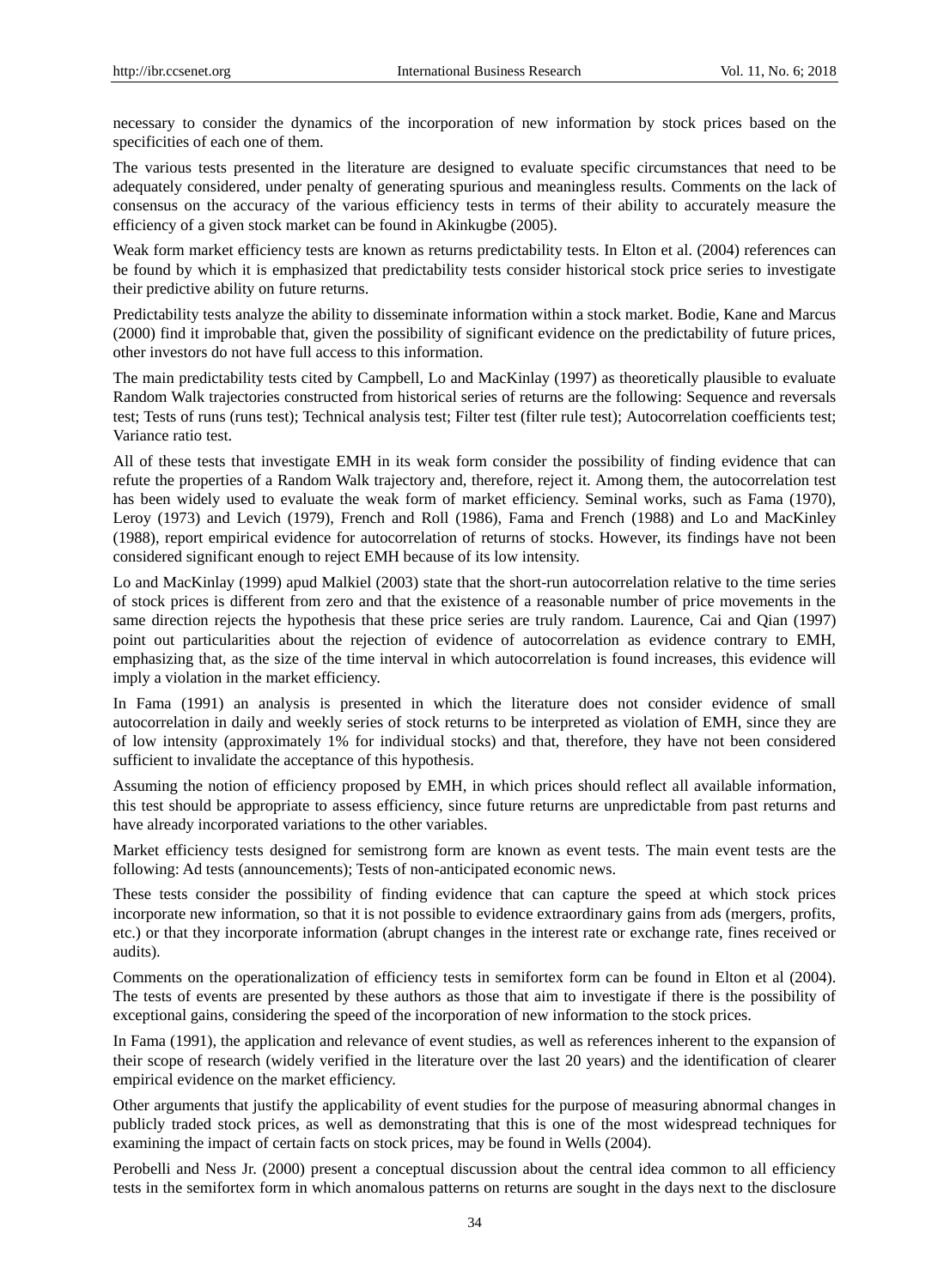of the event that may be related to it. The most common limitations are derived from the time instants of the events, the sample sizes and the measurement of the effects.

Strong form market efficiency tests are referred to as informational symmetry tests. The main tests of informational symmetry are the tests of negotiation and the tests on analysts' forecasting. Elton et al. (2004) point out that these tests consider market efficiency at the strong level and seek to investigate whether insiders can make extraordinary profits through the use of sensitive information.

In Syed, Liu and Smith (1989) references are found on the inherent expectation to market efficiency in the strong form, in which EMH assumes that all information (public or private) is disseminated so rapidly in stock prices that no investor can use them to obtain abnormal returns.

A particular dimension on strong efficiency form can be found in Laird (1995). For this author, if one makes resource allocation decisions in the stock market that are based on undisclosed information, other investors are able to identify this movement and follow it so that stock prices rapidly incorporate such events.

These tests consider the possibility of finding evidence that can capture the misuse of information that is not available to the general public (inside information), as well as tests on analysts' opinion (selection and survival bias).

Wong, Cheung and Wu (2000) present comments on the methodological procedures inherent to the market-efficiency test in its strong form. For these authors, this test consists of an event study focused on notifications of operations performed by directors and executives within the stock market in search of abnormal returns on the days immediately before and after the actual execution of the transaction. Taking into account each of the efficiency tests individually, certain aspects of the stock market are considered with more emphasis to the detriment of the others, since it is difficult to evaluate all the nuances referring to EMH through a single test.

#### **6. Discrepancies Among Empirical Evidence**

The evidence found in the literature demonstrates that there is no clear convergence between the results obtained on EMH. Sadique and Silvapulle (2001) present a systematization of the origins of these discrepancies, pointing out that the results obtained have been dependent on the following aspects: methodologies applied; period of time considered for data gathering; frequency of the time series; type of time series considered into the analysis. Frequently these factors have been pointed out as the cause of this antagonism among results, without presenting consistent arguments that are able to explain it.

Other factors may be directly associated with the causes of antagonism in empirical evidence, such as the mathematical models used, the use of market indices as proxies, the differences between structures of the various stock markets and restrictions to the dual approach (efficient market / inefficient market).

In commenting on evidence provided by the literature that point to slow adjustments in stock prices as evidence contrary to EMH, Fama (1998) points out that they are sensitive to different mathematical models and they shouldn  $t$ be considered as sufficient to support a more consistent concept of market inefficiency. In this same sense, Kamara (1982) apud Neftci and Policano (1984) and Vives (1995) emphasize that the empirical investigations carried out have been predominantly considering the use of linear models that may not faithfully represent the behavior of the players that operate in the market.

Even considering only the previous research that adopted similar methodological procedures, still the results diverge among one another. These existing contradictions amongst the evidence presented by the international literature on EMH may be associated with structural deficiencies in the stock markets that have not been yet captured by the widely used linear econometric models.

Another key factor that may be associated with this antagonism is the use of market indexes as proxies that represent the behavior of their respective stock markets (see Abdullah and Hayworth, 1993; Laurence, Cai and Qian, 1997; Kwon, Shin and Bacon, 1997, Chen et al., 1998, and Chen, Firth and Rui, 2001, and Chen et al., 1998, Tsoulakas and Sil, 1999, Mavrides, 2000 and Dritsaki, 2005; Sharma, 2006). Despite all efforts to provide understanding of stock markets efficiency, the contribution to the literature given has been limited, since their results present significant discrepancies.

The importance of the stock markets structure is also an element which is poorly considered in this discussion. From the initial propositions postulated by the Capital Asset Pricing Model (CAPM), proposed by Sharpe (1964), as well as by the Arbitrage Pricing Theory (APT), proposed by Ross (1976), the equilibrium models have been used as methodologies to analyze the efficiency of stock markets without considering any consistent theoretical arguments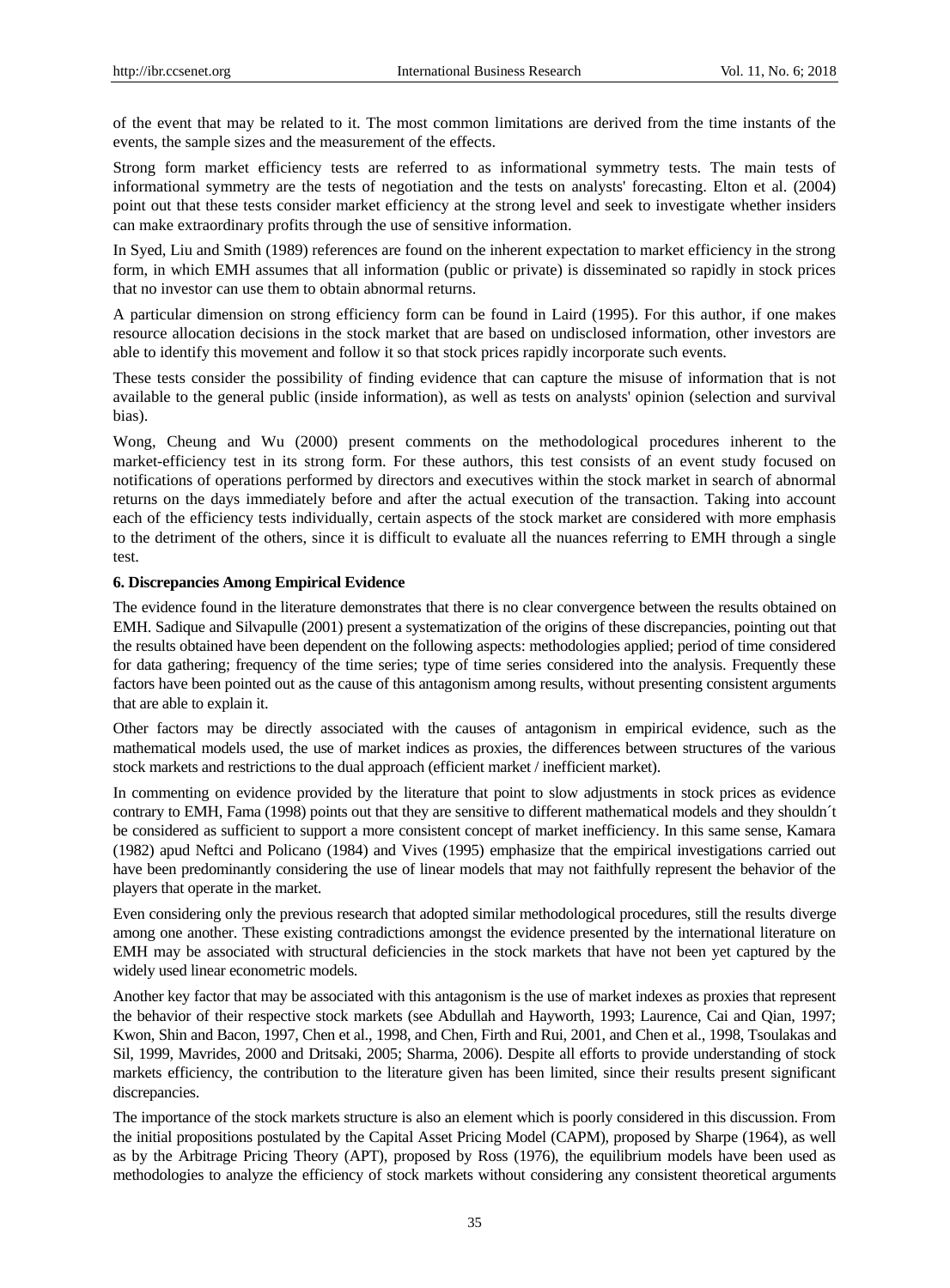that questioned the need for adjustments (or even limitations) to the applicability of these models in stock markets that have different development statuses. This same reasoning can be attributed to the time series of individual stock returns.

Conflicting evidence from undeveloped stock markets could be considered as expected. Results obtained from efficiency analysis of the Brazilian stock market have been broadly attributed to the periods of time investigated or to the samples of stocks considered. Leal and Amaral (1990) describe several key points about informational efficiency of the Brazilian stock market in comparison to the behavior that is expected from developed stock markets, particularly low liquidity, a high concentration of trading volume in a few stocks, small number of players and poor operational regulation.

Even among stock markets with the same developmental status, different evidence can be found. Results of EMH investigations carried out in the context of undeveloped markets can be found in Muradoglu, Taskin and Bigan (2000) and Doong, Yang and Wang (2005). These results are not homogeneous for all markets investigated and do not have consistencies between them. The evidences found suggest that the undeveloped markets, when compared, have specificities and react differently in relation to the explanatory variables used.

Comments on this limitation can be found in Dritsaki (2005). For this author, the contradictory results obtained in investigations carried out in the scope of the undeveloped stock markets may be due to the following factors: Periods of time investigated; Instability occurring in these markets.

Finally, another relevant aspect to be considered is associated with the limitations and questions presented in the literature that are inherent to the acceptance of the traditional dichotomy attributed to EMH (efficient/inefficient). This dichotomy can hardly be sustained, since the notion of partial efficiency seems to be more appropriate to reflect the reality of stock markets (see Fama, 1991, Fama 1998, Farmer and Lo 1999).

#### **7. A New Focus for Market Efficiency**

Over the last 20 years, discussion on intermediate states of efficiency can be found in the literature. Within it, several arguments about the practical and conceptual constraints on EMH consider as being more plausible that markets are not fully efficient or fully inefficient. Malkiel (2003) points out that the acceptance of EMH in its absolute form has been reduced due to several evidences that have supported the expectation that the prices of the shares are considered as partially predictable. Several arguments have been addressed to support the expectations inherent to accepting an intermediate notion of efficiency, termed partial market efficiency.

In Alkinkugbe (2005), the conceptual notion of partial efficiency is presented as being responsible for the contextualization of a theoretical reference that is opposed to the traditional notion of absolute efficiency (or inefficiency). Robinson (2005) emphasizes that the simple assertion that a market is partially efficient does not add significant meaning to the discussion, and it is necessary to provide clear definitions on the aspects associated with partial efficiency. He further emphasizes that these definitions should not be tied exclusively to the concept of the Random Walk trajectory.

This conceptual perspective on partial market efficiency admits the possibility of an intermediate status, between inefficient markets and efficient markets. The notion of partial efficiency is presented by Farmer and Lo (1999) as being more advantageous than the notion of absolute efficiency (or inefficiency). For these authors, partial efficiency is one of the future research perspectives on market efficiency, and they consider that the partial efficiency measurement can be used to compare the efficiency intensity of different stock markets.

In these terms, the deepening of focused discussions on both the different methodological and conceptual approaches to market efficiency is necessary to give a more consistent epistemological support to the numerous mathematical models used. However, the current efforts haven t been enough to elucidate and sediment the research field in which market efficiency is embedded.

The literature does not yet present a specific definition of partial market efficiency. On the other hand, conjectures arising from the difficulty of accepting the absolute efficiency inherent to the classical notion of market efficiency advocated by EMH, stock markets hardly should be considered as fully efficient or completely inefficient.

Since the definition of market efficiency is broadly accepted, partial market efficiency could be approached from this starting point. Callado (2009) presents a four-step approach designed for measuring stock markets partial efficiency, considering time series from all traded individual stocks, so that each individual stocks could be ranked into five compliance levels.

These compliance levels, presented in Figure 1, represent the adherence of returns time series regarding their compliance to the notion of market efficiency through the following of four steps, based on Granger  $\acute{\text{s}}$  Causality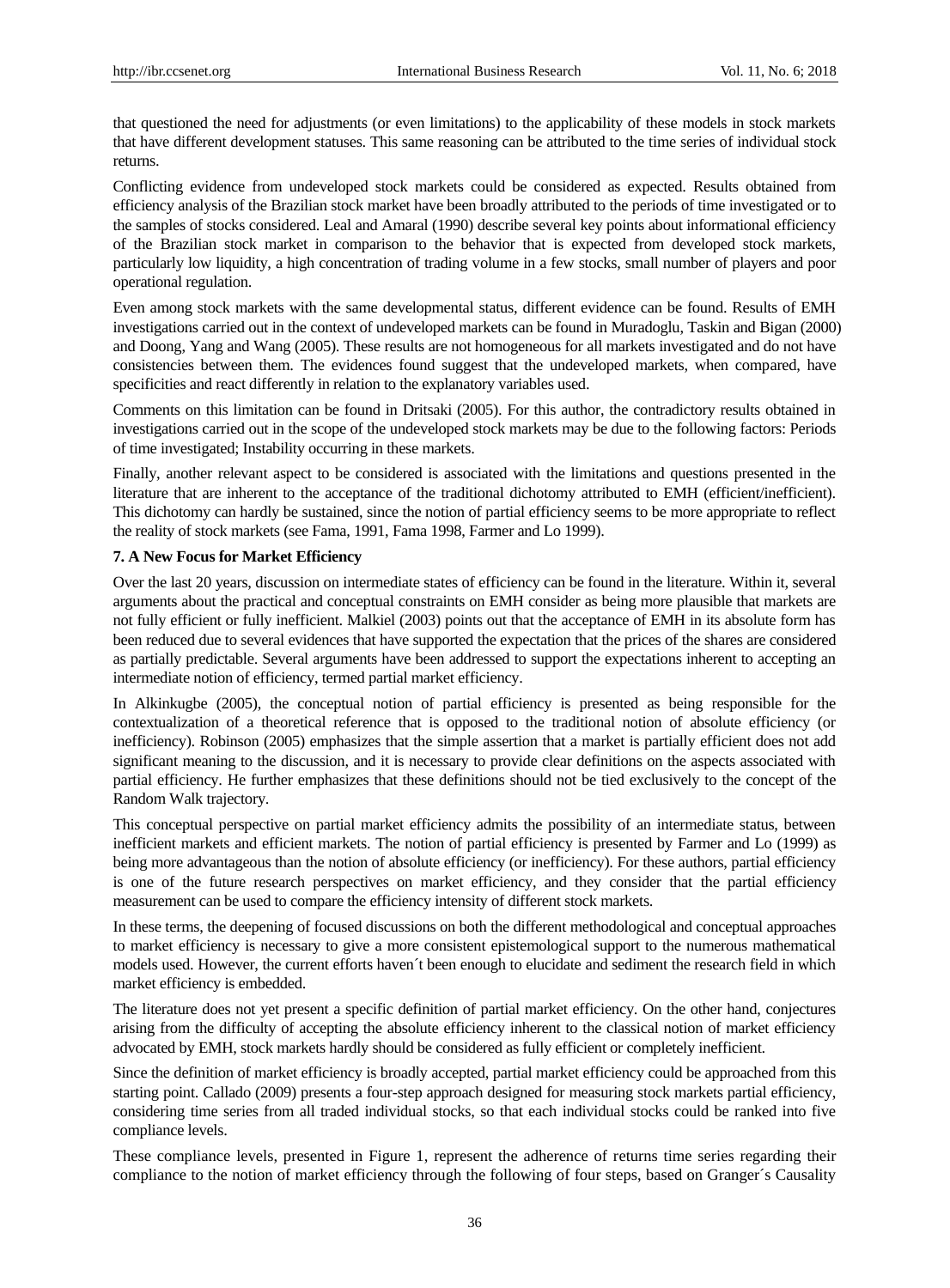(1969): Length of uninterruptness; Unit root; Co-integration between returns time series and exogenous variables; Causality test between returns time series and exogenous variables.



Figure 1. Level of compliance of individual stock returns time series with the notion of market efficiency Source: Callado (2009)

The first step analyzes the composition of returns time series from all traded individual stocks in search of those that have an uninterrupted sequence of data. The second step analyzes stationarity of returns time series, as well as time series of an exogenous economic variable, such as interest rates and inflation. The third step analyzes the significance of co-integration relationships between the returns times series and the exogenous economic variable. The fourth step analyzes the significance of causality relationships between the returns times series and the exogenous economic causality variable. This step aims to investigate the presence of causal relationships between the returns times series of individual stocks and the exogenous variable considered.

This approach was considered as the basis for proposing different levels of compliance for individual stocks regarding the notion of efficiency and each step is associated with a specific level of compliance status. The greater the number of steps exceeded by a certain individual stock, the greater is its level of compliance with respect to the notion of efficiency.

#### **8. Conclusions**

In view of the numerous reflections presented on the epistemology of the prevailing investigative praxis in the field of market efficiency, it is necessary to develop efforts aimed at understanding the causes of the contradictions existing within the literature. There seems to be no doubt about the latent uncertainties inherent to the operational issues presented and discussed.

The predominant methodological approach to market efficiency, considering it as a hypothesis to be tested, has provided numerous advances in the mathematical modeling used, mainly after the emergence and improvement of computational tools, as well as of the various databases available.

On the other hand, the influence of important operational aspects, such as how the historical series of returns are generated, along with their specific aspects (individual stock returns, stock returns, market index returns) and scales of data frequency (daily, monthly, etc.), on the empirical results have been shortly discussed.

It should be noted that the divergences amongst the empirical evidence found in the literature constitute a clear signal that this field of research needs efforts focused on specific conceptual elements inherent to its operationalization.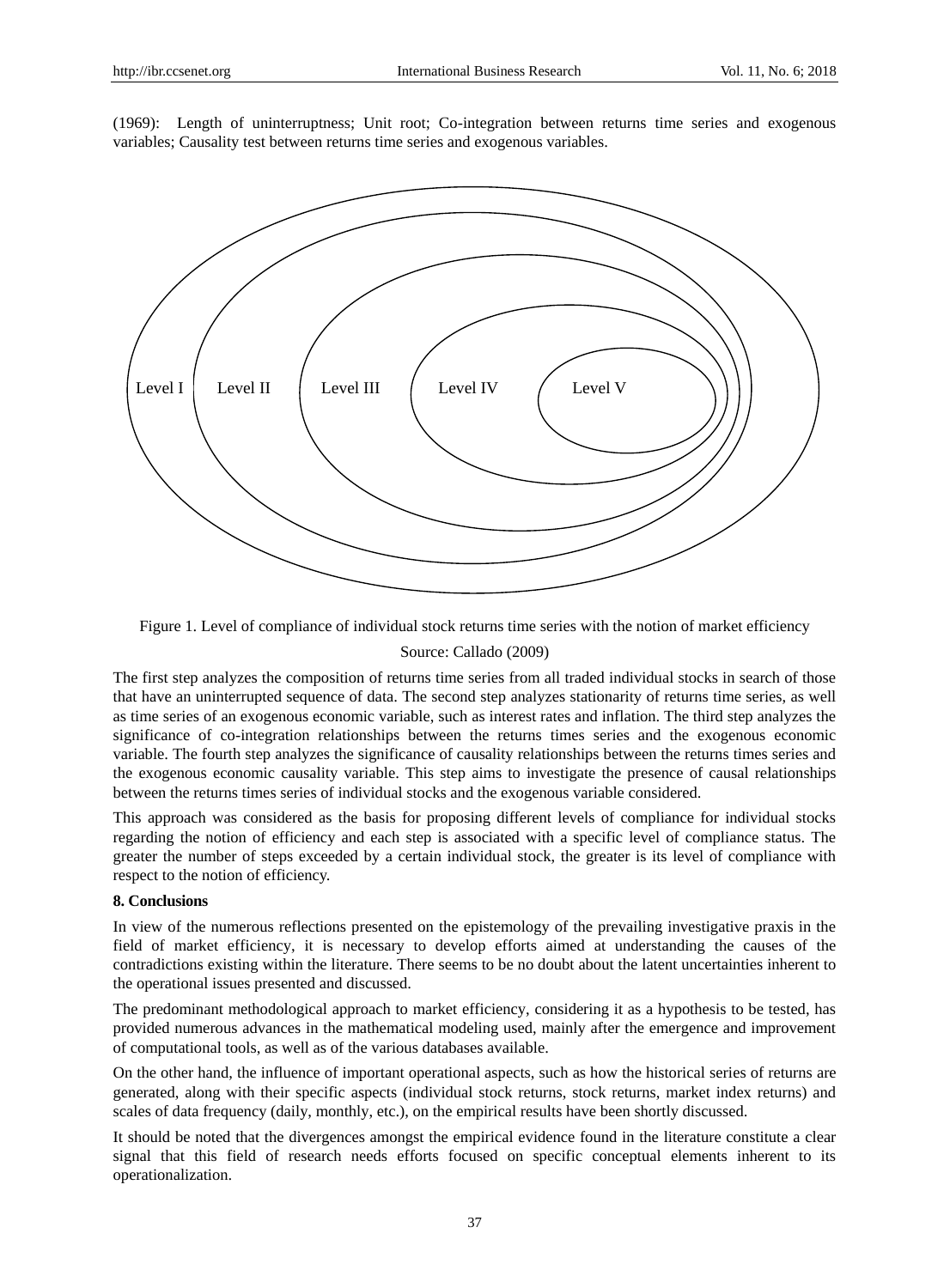In these terms, econometric models should not be given the exclusive responsibility of solving the problems inherent to scientific research on market efficiency, nor can we deny the possibility of incorporating alternative epistemological perspectives into the efficient / inefficient duality that underlies the hypothesis to be tested.

#### **References**

- Abdullah, D. A., & Hayworth, S. C. (1993). Macroeconometrics of stock price fluctuations. *Quarterly Journal of Business and economics, 32*(1), 50-67.
- Akhter, S., & Misir, M. A. (2005). Capital markets efficiency: evidence from the emerging capital market with particular reference to Dhaka stock exchange. *South Asian Journal of Management, 12*(3), 35-51.
- Akinkugbe, O. (2005). Efficiency in Botswana stock Exchange: An empirical analysis.Cambridge. *The Business Review*, *4*(2), 233-230.
- Bachelier, L. Theory of speculation (1900). In COOTNER, P. (1964). *The Random Character of Stock Market Prices.*  Cambridge: Massachusetts Institute of Technology Press.
- Bodie, Z., Kane, A., & Marcus, A. J. (2000). *Fundamentos de investimentos.* Porto Alegre: Bookman.
- Callado, A. A. C. (2009). *Eficiência do mercado acionário brasileiro: Retorno das ações negociadas na Bovespa, variáveis macroeconômicas, causalidade e fatores condicionantes*. Ph.D. Dissertation. Programa de Pó-Graduação em Administração. Universidade Federal de Pernambuco.
- Campbell, J. Y., LO, A., & W; Mackinlay, A. C. (1997). *The econometrics of financial markets.* New Jersey: Princeton.
- Ceretta, P. S. (2001). Comportamento das variações de preços nos mercados de ações da América Latina. In: *ANAIS DO XXV ENANPAD*. ANPAD. Campinas.
- Chen, G., Firth, M., & Rui, O. M. (2001). The dynamic relation between stock returns, trading volume and volatility. *The Financial Review, 36(*3), 153-174. https://doi.org/10.1111/j.1540-6288.2001.tb00024.x
- Chen, S. J. Hsieh, C., Vines, T. W., & Chiou, S. N. (1998). Macroeconomic variables, firm-specific variables and returns to REIT's. *The Journal of Real State Research*, *16*(3), 269-277.
- Costa Jr, N. C. A., & O'hanlon, J. (2000). *O efeito tamanho versus o efeito mês-do-ano no mercado de capitais brasileiro: Uma análise empírica*. In COSTA Jr; N.C.A., LEAL; R.P.C., & LEMGRUBER, E.F. (ORG). Mercado de capitais. São Paulo: Atlas.
- Costa Jr; N. C. A., Leal; R. P. C., & Lemgruber, E. F. (2000). *Parte III – Anomalias e eficiência***.** In COSTA Jr; N. C. A; LEAL; R. P. C; LEMGRUBER, E. F. (ORG). Mercado de capitais. São Paulo: Atlas.
- Cowles, A. (1933). Can stock markets forecasters forecast? *Econometrica*, *1*(3), 309-324. https://doi.org/10.2307/1907042
- Cowles, A., & Jones, H. (1937). Some a posteriori probabilities in stock market action. *Econometrica*, *5*(3), 280-294. https://doi.org/10.2307/1905515
- Cuthbertson, K., & Nitzche, D. (2004). *Quantitative financial economics*. 2ed. West Sussex: Wiley.
- Doong, S., Yang, S., & Wang, A. T. (2005). The dynamic relationship and pricing of stocks and exchange rates: Empirical evidence from Asian Emerging markets. *Journal of American Academy of Business, 7*(1), 118-123.
- Dritsaki, M. (2005). Linkage between stock market and macroeconomic fundamentals: Case study of Athens stock exchange. *Journal of Financial Management and Analysis, 18*(1), 38-47.
- Elton, E. J., Gruber, M. J., Brown, S. J., & Goetzmann, W. N. (2005). *Moderna teoria de carteiras e análise de investimentos*. São Paulo: Atlas.
- Fama, E. (1970). Efficient capital markets: A review of theory and empirical work. *Journal of Finance, 25*(2), 383-417. https://doi.org/10.2307/2325486
- Fama, E. (1976). Efficient capital markets: Reply. *The Journal of Finance*, *31*(1), 139-141. https://doi.org/10.1111/j.1540-6261.1976.tb03204.x
- Fama, E. (1991). Efficient capital markets II. *Journal of Finance, 46(*5), 1575-1617. https://doi.org/10.1111/j.1540-6261.1991.tb04636.x
- Fama, E. (1998). Market efficiency, long-term returns and behavioral finance. *Journal of Financial Economics, 49,*  283-306. https://doi.org/10.1016/S0304-405X(98)00026-9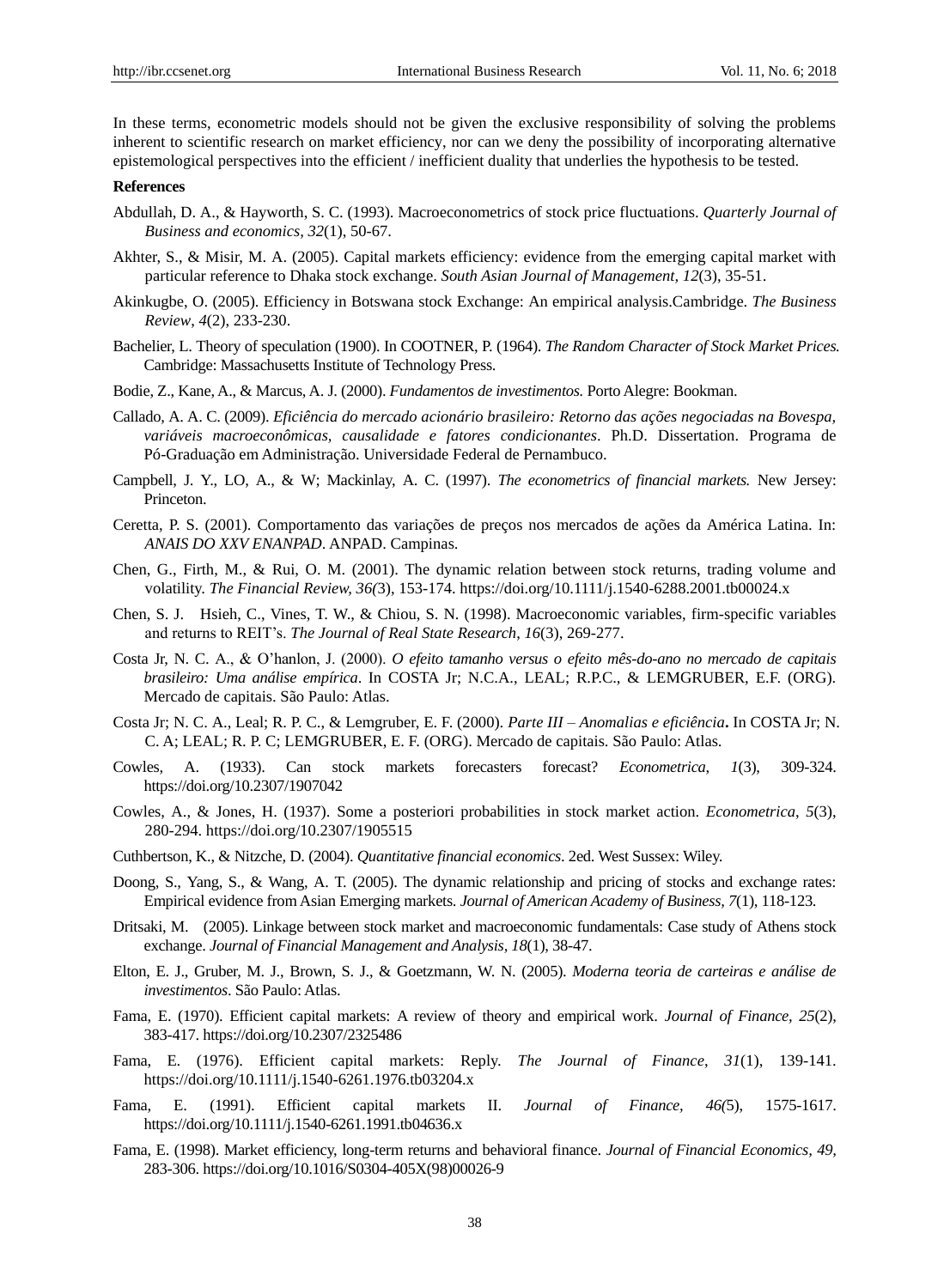- Fama, E., & French, K. R. (1988). Dividend yields and expected stock returns. *Journal of Financial Economics*, *22*(1), 3-25. https://doi.org/10.1016/0304-405X(88)90020-7
- Farmer; J. D., & Lo, A. W. (1999). Frontiers of finance: Evolution and efficient markets. *Proceedings of the National Academy of Sciences of The United States of America, 96*(18), 9991-9992. https://doi.org/10.1073/pnas.96.18.9991
- Ferson, W. E., Heuson, A., & Su, T. (2005). Weak-form and semi-strong form stock return predictability revisited. *Management Science*, *51,* 1582-1592. https://doi.org/10.1287/mnsc.1050.0396
- French, K. R., & Roll, R. (1986). Stock return variances: the arrival of information and reaction of traders. *Journal of Financial Economics, 17*(1), 5-26. https://doi.org/10.1016/0304-405X(86)90004-8
- Granger, C. W. J. (1969). Investigating Causal Relations by Econometric Models and Cross-Spectral Methods. *Econometrica, 37*(3), 424-438. https://doi.org/10.2307/1912791
- Granger, C. W. J., & Morgenstern, O. (1963). In Cootner. 1964. Spectral analysis of New York stock market prices.
- Kamara, A. (1982). Issues in future markets: A survey. *Journal of Future Markets, 2*(3), 261-294. https://doi.org/10.1002/fut.3990020306
- Kendall, M. G. (1953). The analysis of economic time series. Part I Prices. *Journal of the Royal Statistical Society, 116*(1), 11-34. https://doi.org/10.2307/2980947
- Khan, M. A., & Sun, Y. (1997). The Capital Asset pricing Model and Arbitrage Pricing Theory: A unification. *Economic Sciences, 94*(8), 4229-4232. https://doi.org/10.1073/pnas.94.8.4229
- Kwon, C. S., Shin, T.S., & Bacon, F. W. (1997). The effect of macroeconomic variables on stock market returns in developing markets. *Multinational Business Review, 5*(2), 119-126.
- Laird, M. J. (1995). Insider trading. *Managerial Auditing Journal, 10*(5), 16-26. https://doi.org/10.1108/02686909510087946
- Laurence, M., Cai, F., & Qian, S. (1997). Weak-form efficiency and causality tests in Chinese stock markets. *Multinational Finance Journal, 1*(4), 291-307. https://doi.org/10.17578/1-4-3
- Leal, R. P. C., & Amaral, A. S. (1990). Um momento para o *insider trading*: o per ódo anterior ao anúncio de uma emissão pública de ações. *Revista Brasileira do Mercado de Capitais, Rio de Janeiro, 15*(41), 21-26.
- Leroy, S. F. (1973). Risk aversion and the Martingale property of stock returns. *International Economic Review*. *14*(2), 436-446. https://doi.org/10.2307/2525932
- Leroy, S.F. (1976). Efficient capital markets: Comment. *The Journal of Finance, 31*(1), 139-141. https://doi.org/10.1111/j.1540-6261.1976.tb03204.x
- Levich, R. M. (1979). . *On efficiency of markets for foreign exchange*. In Dornbusch, R e Frenkel, J (Ed). International Economic Policy. Baltimore: John Hopkins Press.
- Lo, A., & Mackinlay, A. G. (1988). Stock market prices do not follow random walks: Evidence of simples specification tests. *The Review of Financial Studies, 1*(1), 41-66. https://doi.org/10.1093/rfs/1.1.41
- Lo, A., & Mackinlay, A. G. (1999). *A non-random walk down Wall Street*. Princeton. Princeton University Press.
- Malkiel, B (2003). The Efficient market hypothesis and its critics. *The Journal of Economic Perspective, 17*(1), 59-82. https://doi.org/10.1257/089533003321164958
- Malkiel, B. (1992). *Efficient market hypothesis.* In Milgate, P. M, Eatwell (Ed) New Palgrave Dictionary of Money and Finance. London: Macmillan.
- Malliaris, A. G., & Urruitia, J. L. (2003). The Efficient market hypothesis and its critics. *The Journal of Economic Perspective, 17*(1), 59-82. https://doi.org/10.1257/089533003321164958
- Mavrides, M. (2000). Granger causality tests of stock returns: The US and Japanese stock markets. *Managerial Finance, 26(*12), 13-25. https://doi.org/10.1108/03074350010767016
- Muradoglu, G., Taskin, F., & Bigan, I. (2000). Causality between stock returns and macroeconomic variables in emerging markets. *Russian and East European Finance and Trade, 36*(6), 33-53.
- Neves, M. B. E. das, & Leal, R. P. C. (2004). Existem relações entre o crescimento do PIB brasileiro e os efeitos tamanho, valor e momento? In: *ANAIS DO XXV ENANPAD*. ANPAD. Campinas.